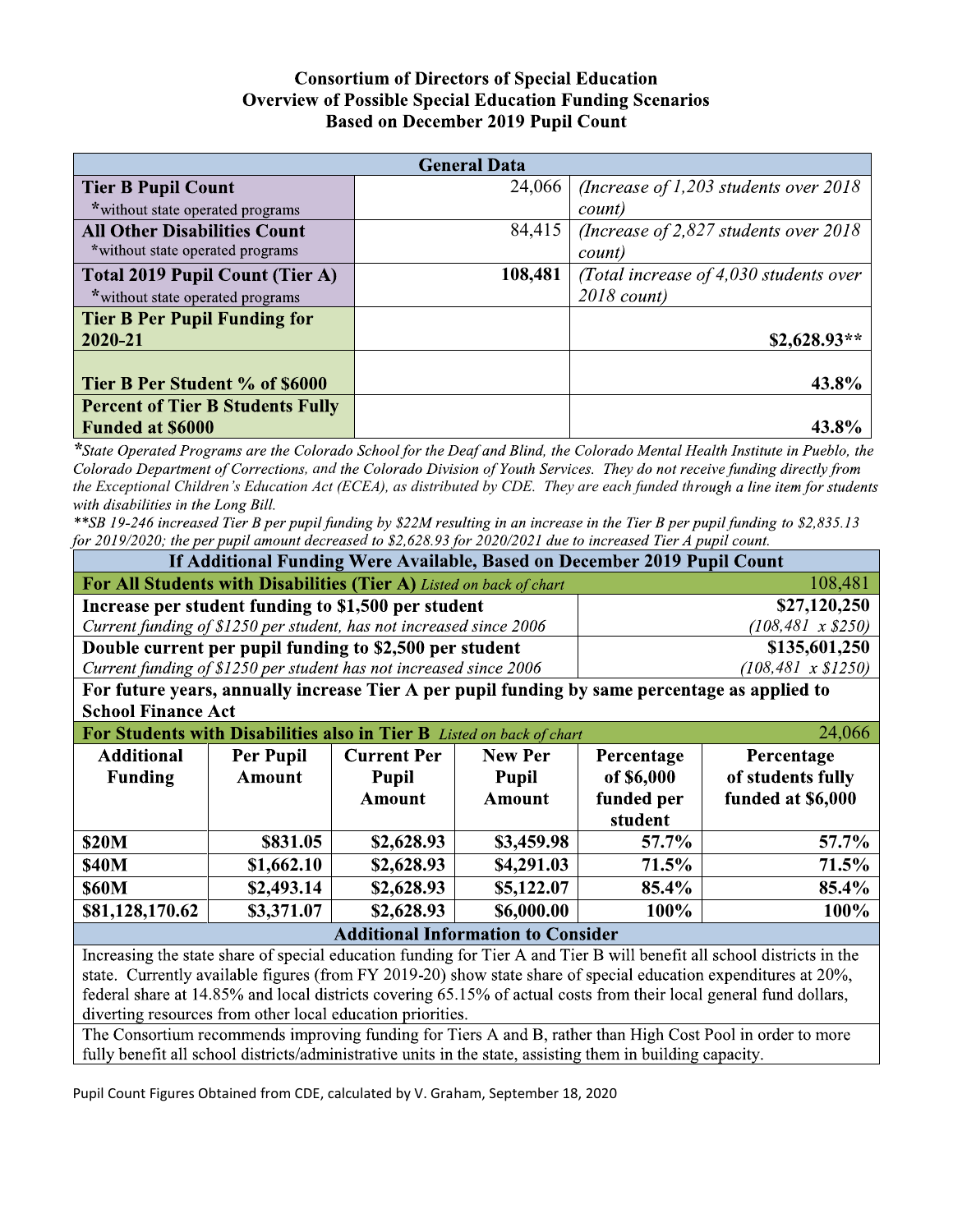## **Disability Categories: (Tier A Funding for All Students with Disabilities)**

- ß **Intellectual Disability**
- ß **Serious Emotional Disability**
- Specific Learning Disability ß
- ß Hearing Impairment, including Deafness
- Visual Impairment, including Blindness ß
- ß **Physical Disability**
- **Autism Spectrum Disorders** ß
- ß Traumatic Brain Injury
- Speech or Language Impairment ß
- ß Deaf-Blind
- **Multiple Disabilities** ß
- Preschooler with a Disability ß
- ß Infant/Toddler with a Disability
- ß Orthopedic Impairment
- Other Health Impairment ß

## Tier B is comprised of students identified with the following disability categories:

- Visual Impairment, including Blindness ß
- Hearing Impairment, including Deafness ß
- ß Deaf-Blind
- ß **Serious Emotional Disability**
- **Autism Spectrum Disorders** ß
- ß Traumatic Brain Injury
- ß **Multiple Disabilities**
- ß **Intellectual Disability**

Additional information and detail is available through the Consortium of Directors of Special Education, by contacting Lucinda Hundley, (303) 378-7370 or hundleylg0207@gmail.com